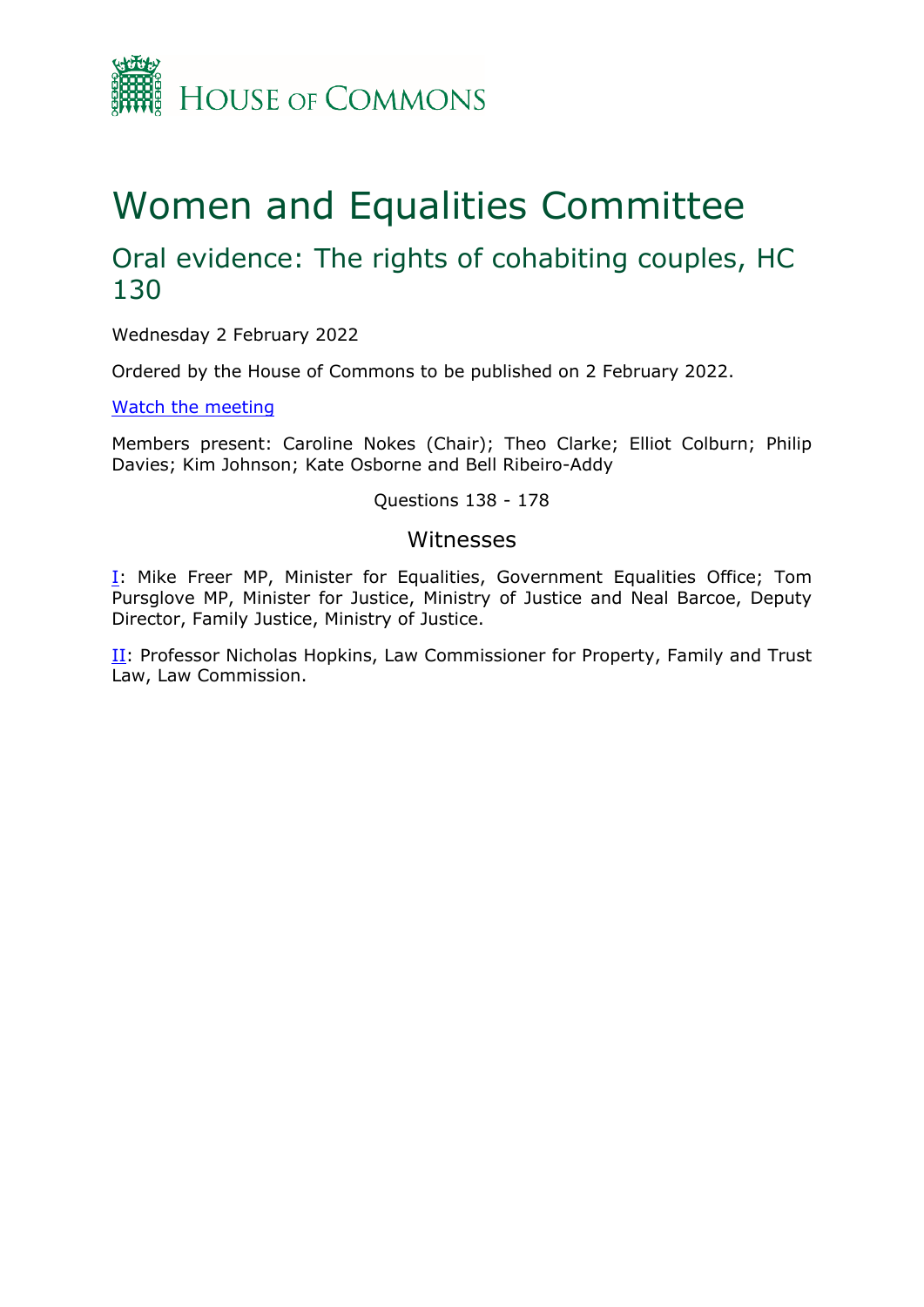

### <span id="page-1-0"></span>Examination of witnesses

Witnesses: Mike Freer, Tom Pursglove and Neal Barcoe.

Q138 **Chair:** Good afternoon, and welcome to this afternoon's meeting of the Women and Equalities Select Committee and our inquiry into the rights of cohabiting partners. This afternoon, in our first panel of witnesses, we have Mike Freer, Minister for Equalities at GEO; Tom Pursglove, the Minister for Justice at the Ministry of Justice; and Neil Barcoe, who is the Deputy Director of Family Justice at the Ministry of Justice. Thank you all for coming along this afternoon to take part.

I am going to start with a question for Minister Pursglove. We received only one page of evidence from the Government about the rights of cohabiting partners. Is that because this issue is not a priority for the Government?

**Tom Pursglove:** No doubt, over the course of the next hour, we will have a wide-ranging and informative discussion about these matters. Of course, various viewpoints will be expressed about the work that we ought to be doing in this space or otherwise. Clearly, as the Minister responsible for marriage law at the Ministry of Justice, I am very interested in the work of the Committee on this. I will be interested to see any recommendations and points that this Committee wishes to make.

I would make the point that there is a lot of work going on in the family law space at the moment in general terms: for example, no fault divorce, which is coming into force as of April, is a significant reform and the biggest reform in 50 years; the reforms around child marriage, which I know there is broad support across the House for; looking at better and alternative means of resolving family disputes; and, of course, important work in the domestic abuse area as well. There is a lot going on in the family law area, but as I say, I am very willing to have a look at the recommendations that the Committee may wish to make and will study the report carefully.

It is also important to mention that the Law Commission is set to report in July on the issue of reform in the marriage space generally, and again, the Government will make decisions about where we go from there having received that from the Law Commission.

Q139 **Chair:** With the best will in the world, the work we are doing is very much outside the marriage space. Are you concerned that the single largest growing group of partnerships are outside marriage? Are you worried that they are excluded from the important work—I absolutely agree with you on that—that the MoJ is doing?

**Tom Pursglove:** I would reiterate the point that I am very willing to consider any recommendations that the Committee makes. The report that you issue will, no doubt, be detailed and cover much of the evidence and the points of view that you have heard. I would say, for example,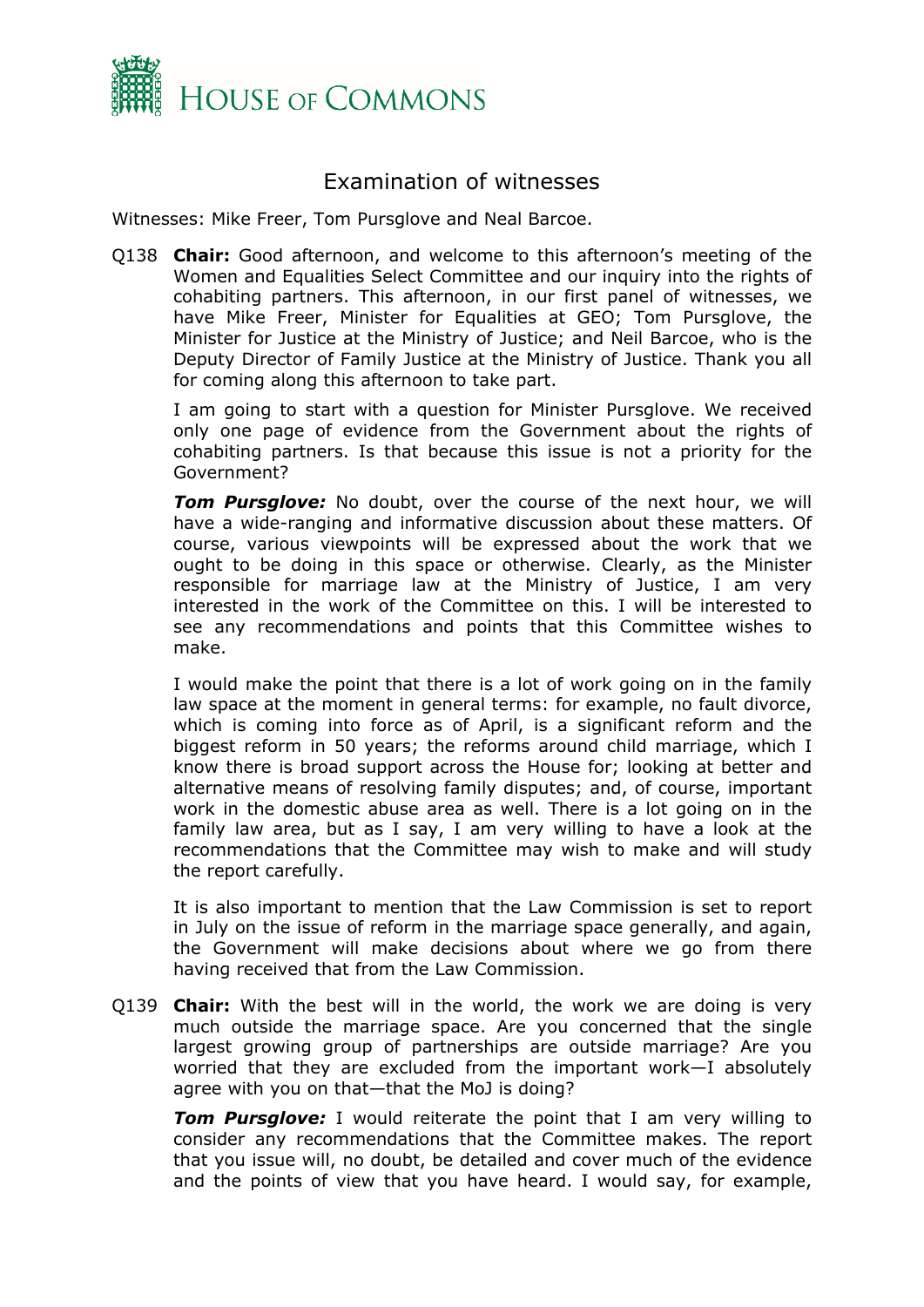

that one area that resolves quite a lot of the challenges in this space is civil partnership opportunities, which, for a low cost of £46 and 29 days, do mean that people have access to a mechanism that does help to formalise a relationship, if they choose to go down that route, with the various arrangements and protections that come with that. There is perhaps more that we can do to promote that and to make sure that there is awareness of it, and that people look at that as an option to perhaps address some of the concerns that, no doubt, the Committee is going to discuss.

Q140 **Chair:** What thought have you given to those who consciously decide they do not want to be married and they do not want to be civilly partnered?

**Tom Pursglove:** As I say, we will gladly consider the points that this Committee makes in its report. I am mindful of these issues. There is a lot of work going on in this space generally—in the area of marriage and relationships—but this is something that I am willing to keep under review.

Q141 **Chair:** You are not going to commit either way as to whether you are in favour of law reform for cohabitants or not?

*Tom Pursglove:* No, not at this point.

**Chair:** Thank you for that. We might revisit that with you in the fullness of time. Kate Osborne.

Q142 **Kate Osborne:** I want to ask about property law on separation. Currently, property law has been described by some witnesses as being unfit for purpose when applied to disputes between former cohabitants. I wonder how you respond to this. Could we start with you, please, Tom?

*Tom Pursglove:* Thank you for the question. Property law is an important aspect in relation to these matters, and I will invite my colleague to come in with a little bit more detail. My understanding is very clear that the court will assess what the intentions were at the time when making decisions around what should happen in relation to property. The intentions at the time—for example, people making contributions to paying the mortgage—is something that is taken into account by the court. The consideration, effectively, is what is it reasonable to assume in terms of intentions, but perhaps I can bring my colleague in just to give a little bit more colour around this.

*Neal Barcoe:* Thank you, Minister. The legislation that applies here is the Trusts of Land and Appointment of Trustees Act, or TOLATA. You have probably heard from other people who have given evidence on it. It is in the civil division, the Chancery division. As the Minister said, the court will look at what was the stated intention. If you have a cohabiting couple who are separating and one party is legally the owner, it may be that the other partner has contributed to the mortgage over time, or they may well have contributed to developments on the property, and they can put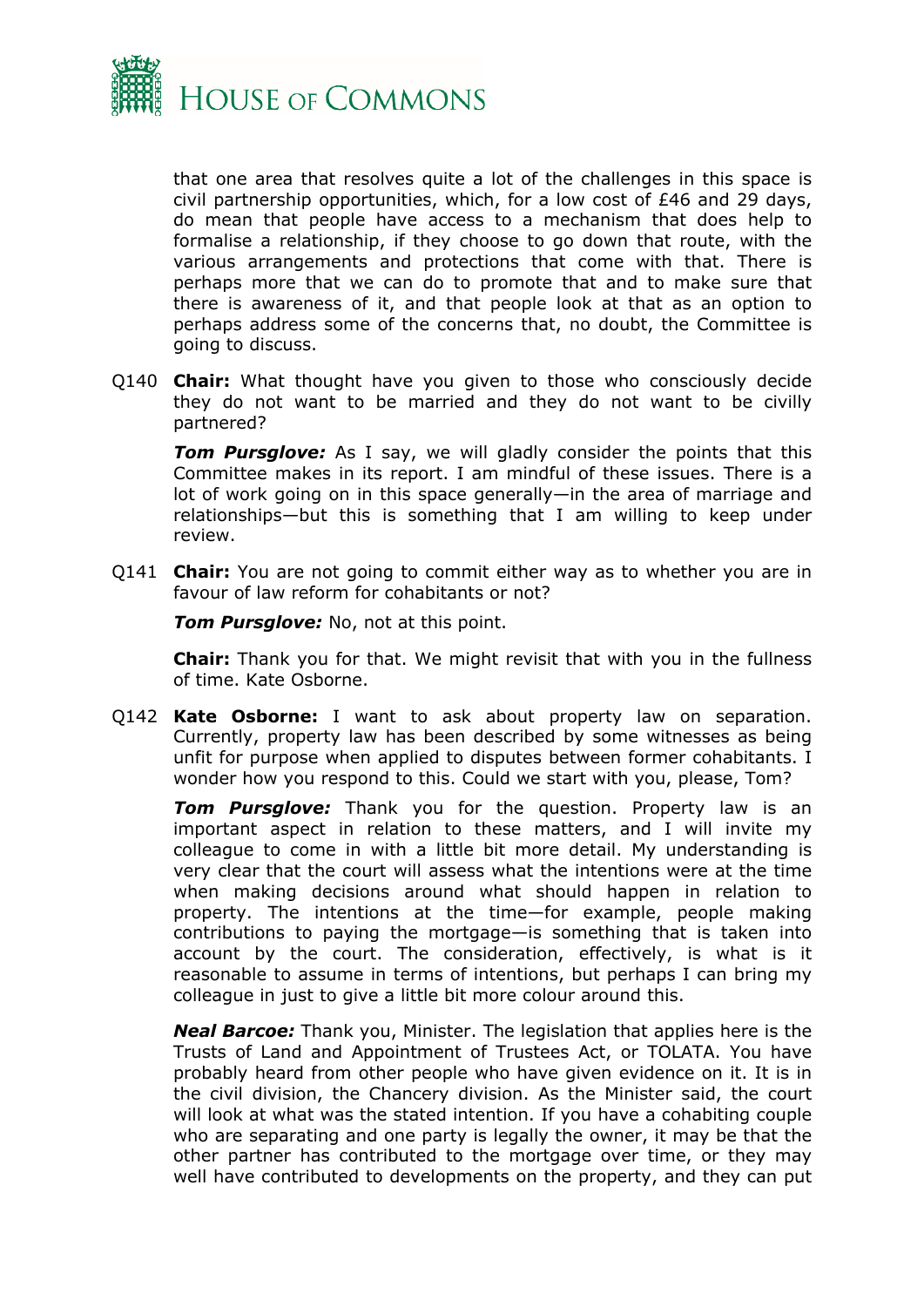

in a civil claim to have that recognised by the court. As the Minister indicated the courts will look at that in a very specific way. They will judge what was the intention behind those payments, what was the understanding that those individuals reached. The court will not look at what might be fair in the circumstances; it will look at broader issues; it will look at it purely as a civil matter.

Q143 **Kate Osborne:** They said to us that proving the existence of a beneficial interest in the home is complex, confusing, very expensive and time consuming. I wondered what you might have to say in relation to that.

*Neal Barcoe:* There are a couple of things that can help in this space. Couples can ensure that the beneficial shares in the property are clear so that on the formal documentation, if they are down as joint owners with 50/50 shares, or if it is slightly more complex than that, there are opportunities to state that and make sure that it is there. In the absence of a document, or where somebody wants to challenge, then the law does look at that and the courts will ascertain what was agreed. The challenge comes from the courts needing to apply what were the intentions, and that can be difficult to prove at times. The courts need to look at what written communication there was at the time. They are not looking on the balance of what is fair; they are looking at what was agreed here and what was the intentions of the individuals at a particular time. I understand where some individuals may challenge how difficult that can be at times.

Q144 **Kate Osborne:** Minister Freer, we have heard that it is particularly unworkable for survivors of domestic abuse in this regard. What options do they have in the current system?

*Mike Freer:* Can you go back and just retrack on the impact on domestic abuse survivors?

Q145 **Kate Osborne:** Yes. We have heard that the current property law particularly for people who are survivors of domestic abuse—has been described as being extremely difficult. I am just asking you what options do they have in the current system?

*Mike Freer:* I would have to come back to you on that because I am not sure that the impact on domestic abuse survivors is different from any cohabiting partner, so I would have to find out the specifics for you. I do not want to give you an answer off the cuff.

Q146 **Kate Osborne:** I think it is around the fact that they might have less legal right to stay in the home than those who are married or in a civil partnership.

*Mike Freer:* In terms of a cohabiting couple, the property rights are very different, and at the moment I am not aware there are any plans to change the property rights—unless the officials are aware of that? The Law Commission may look at it, but I am not aware there are current proposals to change the property laws.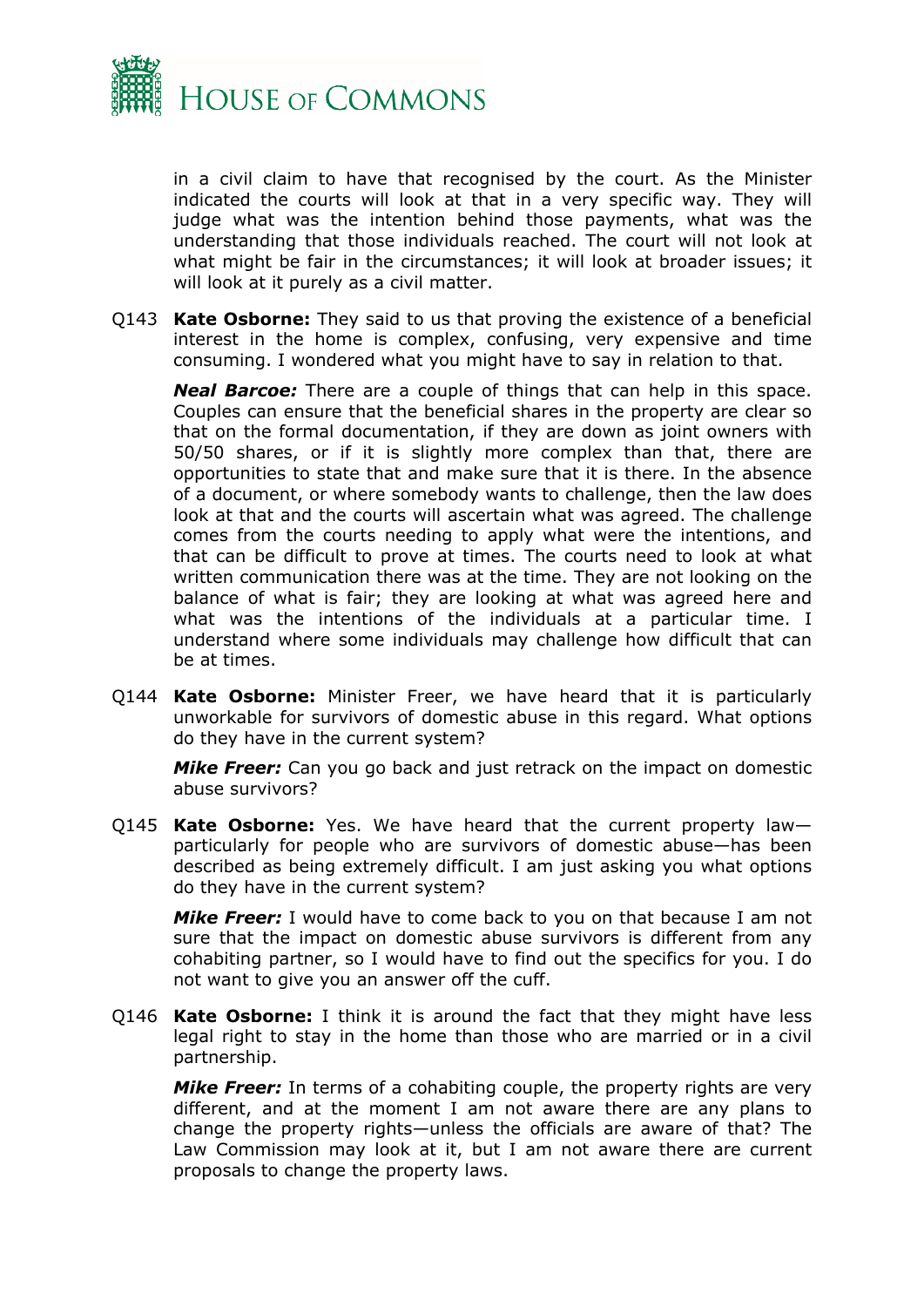

Q147 **Kim Johnson:** Good afternoon, panel. Minister Freer, the law as it stands means that people, usually women, who have contributed financially to a cohabiting relationship can often be left with nothing. What would you say to that? Do you agree that there is an equality issue that needs to be addressed?

*Mike Freer:* Again, without wanting to make policy on the hoof, the ability of any cohabiting partner to seek a financial split based on their contribution to the family unit or the household, whether it is property or other contributions, is already available. The difficulty is always providing the evidence that they have contributed.

Q148 **Kim Johnson:** We have heard evidence from a number of witnesses throughout this inquiry that the lack of information that is disseminated to people to make them understand their rights makes things very difficult, particularly for women, because there is this myth about common law marriage. People mistakenly believe that they have, to a certain extent, the same rights as a married couple. Often, women who have been in long term cohabiting relationships—who have contributed to the purchase of a property, bills and everything—are then left virtually destitute. From my point of view, as a member of this Committee, I would say that there is clearly an equalities issue in terms of women being dealt with in a very difficult situation.

*Mike Freer:* It is a fair point—the lack of understanding that there is no such thing as a common law marriage is a very valid point. Whether that is something we can seek to address through information campaigns is relatively straightforward. I think we probably need to wait for the Law Commission, which is looking at a fundamental review of all aspects of marriage law, to see if that leads us to a position where we can go further to ensure that people who have contributed to the family unit have some legal redress when that unit breaks down.

*Tom Pursglove:* It is worth adding on that point that my understanding is that even where legislation has been pursued—for example, in Scotland—there were still quite a few myths and perhaps not a complete understanding as to what people's rights were having had that reform. I agree with what Minister Freer says. It is definitely worth us having a look at what more we can do to try and generate greater awareness of the rights that people have. For example, the issue around property and rights to property with tenancies; It is obviously advantageous if individuals pursue joint tenancies rather than individual tenancies, which then helps to provide a little bit more certainty and security. It is things like that, it is that sort of practical information where I am very happy to take that away and look at what more we could perhaps do in that space.

Q149 **Kim Johnson:** Some people in non-recognised religious marriages may not realise that the law treats them as if they are unmarried. What work has been done to ensure that cohabitants—regardless of why or how they cohabit—are not discriminated against following separation or death of a partner?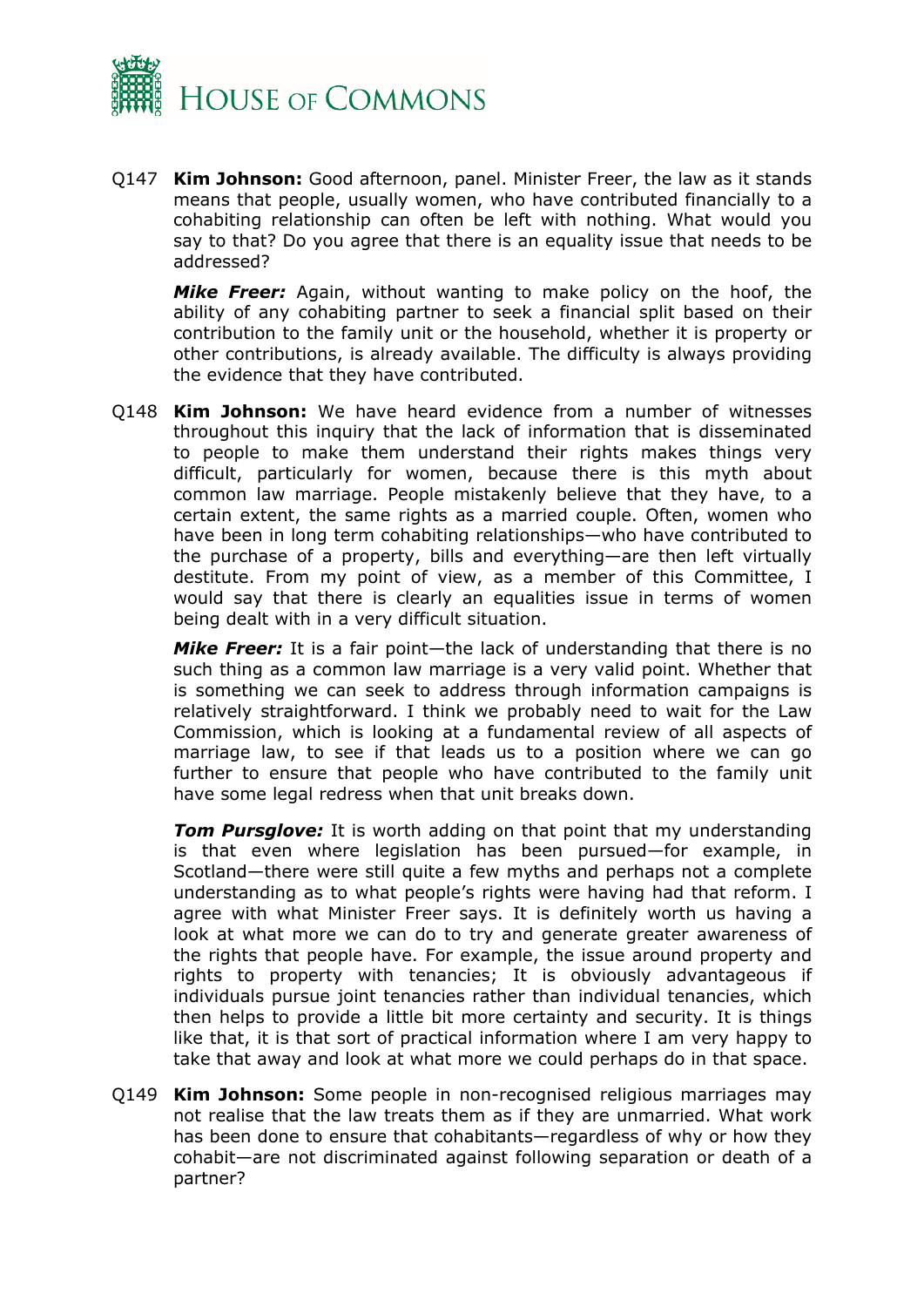

*Mike Freer:* I might ask the officials to correct me if I have got this wrong, but there is a piece of work about to be completed, if not just completed, which is a review of where marriages can take place because what are known as void marriages are an issue, particularly in religious settings. There is this piece of work on how those settings can be regularised to make them not void—sorry if that is a bit clumsy. That work has already been done. I am not sure if the report is out or due.

*Neal Barcoe:* This is the Law Commission's review of marriage ceremonies, which we have referenced a few times. It is due to report in July, and on this particular issue I think there are two things that they are proposing. We do not have their final report yet, but what they consulted on is helpful in two ways. Professor Probert may have mentioned it in her evidence at a previous hearing.

The two ways are, first, they propose to make it easier for religious-only weddings to come within the ambit of what is recognised by the state. They are proposing removing the buildings element of the current law, so as long as the celebrant is authorised and it is a legal marriage, that will capture more religious-only weddings, which may currently take place in a restaurant or somebody's parents' home, which is not recognised.

The second, and probably more important, element is that they are looking at bringing more of these weddings within the ambit. Minister Freer mentioned void marriages. Their proposals are that if one party to a wedding believes that the celebrant is authorised, then that would be considered a void marriage. Even though it is not technically legally a marriage it would be classed as a void marriage if they believed that to be the case when they got married and vows were exchanged. What that means is they would then be able to have the full access to the financial remedies that are available if you are divorcing. In those circumstances then, somebody having a religious-only wedding believing it to be recognised by the state currently would not be able to access the financial remedies of divorce, but under the proposals of the Law Commission they would, which will go a long way to addressing that particular problem.

Q150 **Chair:** When you say a long way—you have talked about celebrants and you have talked about the buildings, but what about religious-only marriages that take place abroad? Is any consideration being given to the equalities issues there, where particular faiths may have had religiousonly marriages but then come to the UK and hope to be protected by property laws here?

*Neil Barcoe:* I am not certain the Law Commission has looked at that specific issue, but obviously the Government will want to look at that in the round when they produce their report, and if we feel there are gaps then obviously that would be considered.

Q151 **Chair:** When considering that, can you give us any indication of numbers, proportion?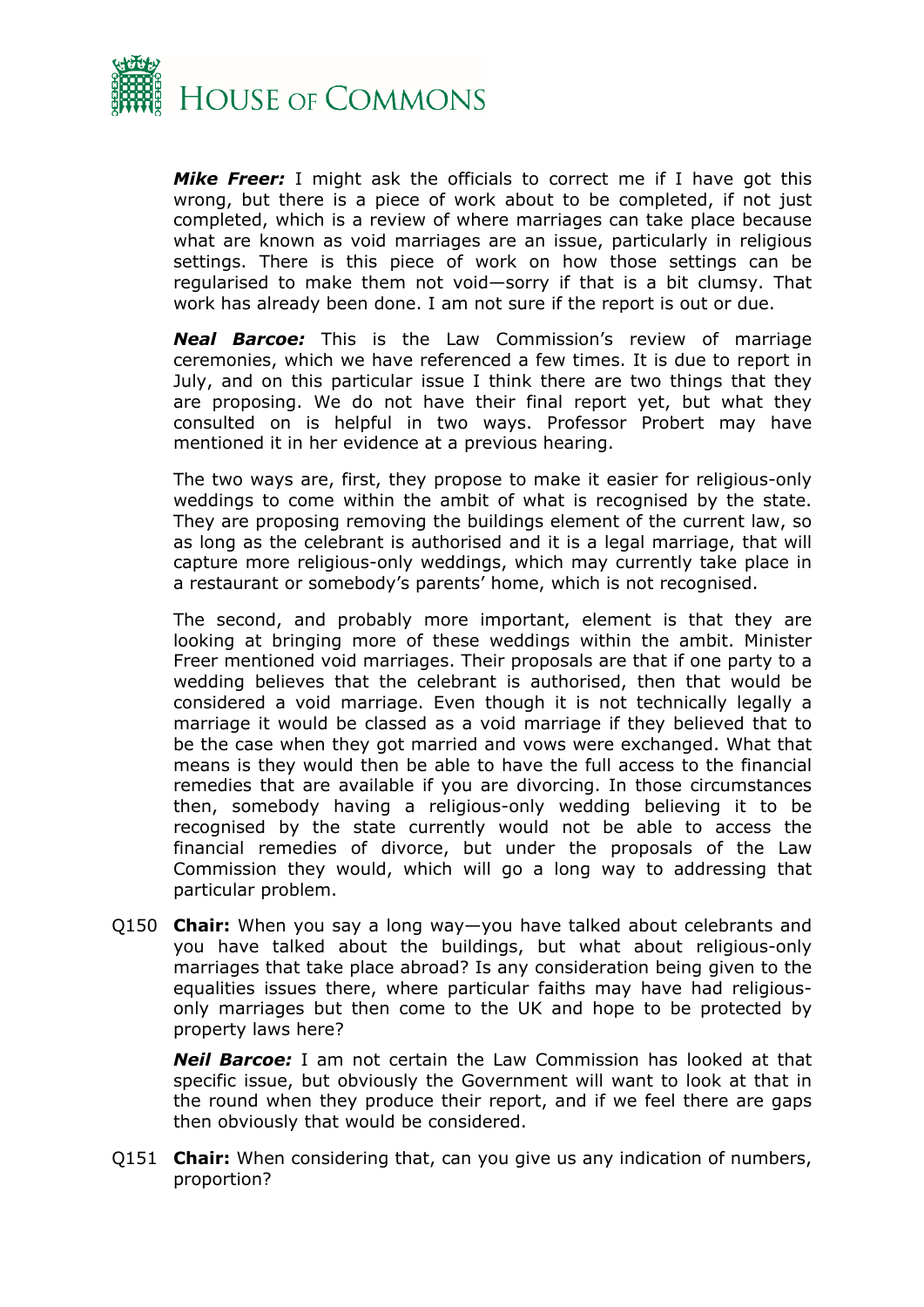

*Neal Barcoe:* We can write to the Committee on that and provide you with a sense of what we think the numbers may be. I am afraid I do not have the numbers.

Q152 **Chair:** Minister Freer, from an equalities perspective, the issue of religious-only marriages is, from my position, quite worrying because we have heard evidence that it is predominantly women who are negatively affected; we also know that it may be people with the protected characteristics of either ethnicity or faith. Is the GEO doing any work on it?

*Mike Freer:* I think the work is being led by MoJ, waiting for the Law Commission to issue their report. We are aware of the disproportionate impact on women, and I think that what has been covered as the potential tightening of the rules on these void marriages should then extend protection to those, particularly vulnerable women, in faith-based marriage or who were married in a faith-based setting. From memory, the Law Commission is suggesting that it becomes an offence where the celebrant suggests or misleads a couple that it is actually an official marriage rather than simply a religious ceremony. When the report comes out, I think some of the gaps that you are seeking to plug will be plugged or it will highlight where further work needs to be done.

Q153 **Theo Clarke:** I just want to go back to this point that my colleague Kim was raising about the common law marriage myth. We heard evidence from previous sessions that belief in this myth has actually not decreased at all significantly in the last 15 years. I was quite shocked to hear that over 55% of people in households with children still believe that they do have common law marriage rights. In 2019, the Government stated that the solution to this was not more legislation but education. You said that in 2019, it is now 2022, so can you give this Committee an update on what specific steps you have taken to address that? Minister Pursglove, you mentioned about having greater awareness. What has the Government done to achieve this?

*Tom Pursglove:* I am not familiar with the awareness work that has gone on around this issue, but I will gladly take that away and write to the Committee with any steps that have been taken previously. You will appreciate I came into this role in September and it has obviously been quite a busy time since then but, as I said at the very outset, this is an area that I am happy to look at. I am very willing to take it away and see what more we can do in that space to try and increase the awareness that there is of these matters and the rights and the protections and the various steps that people can take to try and improve their situation.

I gave a practical example at the beginning of the opportunities that civil partnerships present. I do think that that is a good thing. I think civil partnerships are a good thing; I think marriage is a good thing. I recognise that there are issues of choice involved in all of this as well, as you would rightly expect. There is a lot of work going on in this area of family law generally. As I say, the Law Commission report is expected in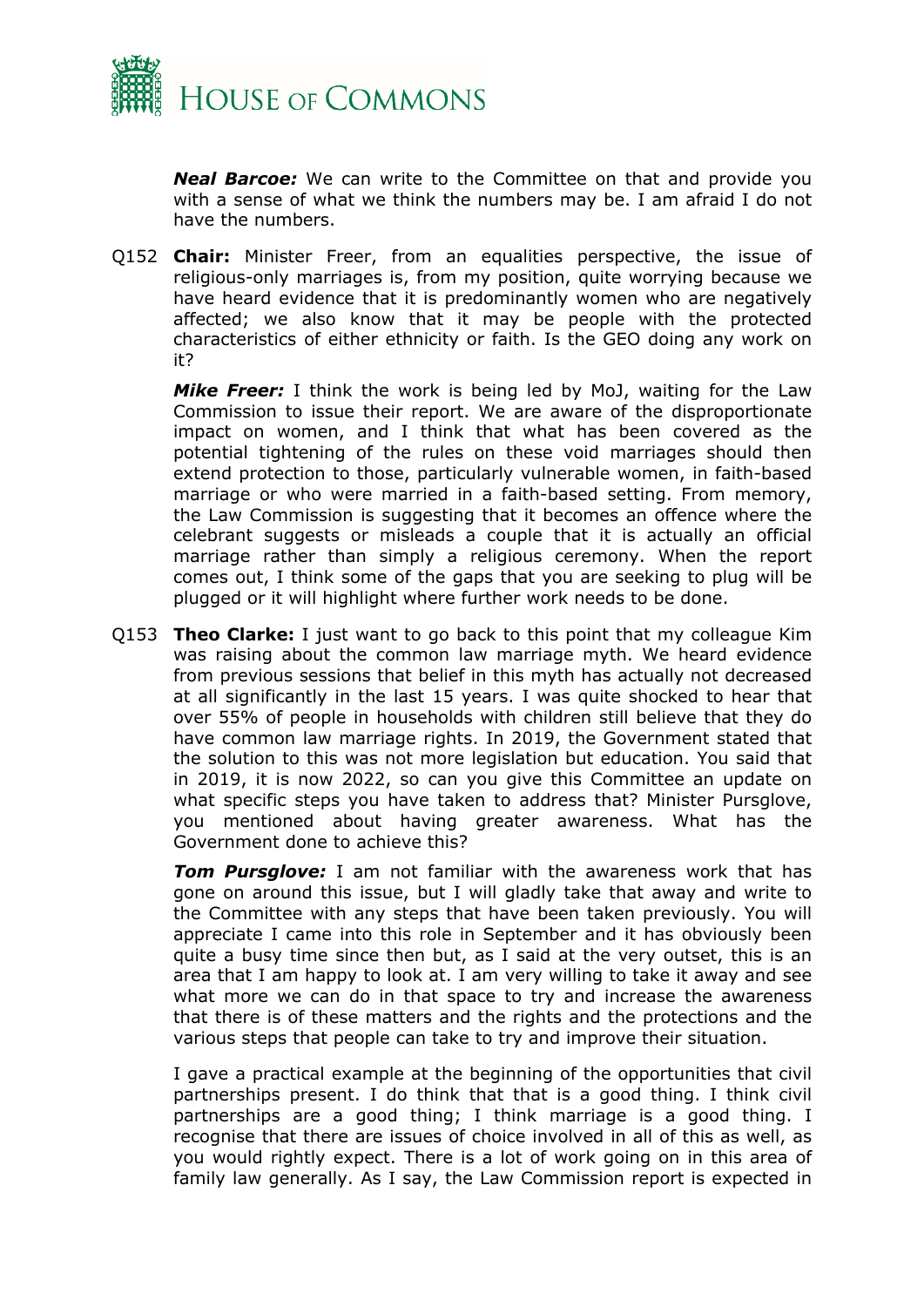

July, and I would expect that what we will want to do is consider that as quickly as possible. For example, I was involved in a debate in Westminster Hall last week in relation to humanist marriage; there is a huge appetite being displayed across the House for progress on that. I want to be able to come forward and set out for the House's benefit the approach that we intend to take on a whole range of issues that the Law Commission is looking at.

On this point about awareness, I will very happily take that away, reflect on what more we can do and perhaps provide a little bit more information to the Committee around steps that have been taken previously.

Q154 **Theo Clarke:** I appreciate you are new to the role so that would be helpful. You must have some reflections on the fact that this myth is now so embedded in society it will be difficult to change. What are your personal reflections on that?

**Tom Pursglove:** It is an awareness point, is it not, in exactly the way that you have alluded to in your line of questioning? The more that we can do to educate and inform, clearly, the better it is. We want people to have security. We want people to be protected from adverse outcomes. Anything that we can do to improve awareness, to make sure that people have all the information that they can possibly have to make the bestinformed decisions that they can make, clearly, that is a good thing, and the better it is.

Q155 **Chair:** Mr Barcoe, how long have you been in post?

*Neal Barcoe:* I have been in post for just over three years now, Chair.

Q156 **Chair:** You would know whether there have been any education campaigns between 2019 and 2022.

*Neal Barcoe:* As far as I am aware it is true that there have been no specific Government education campaigns here during that time. As Minister Pursglove said, the introduction of opposite sex civil partnerships is a significant step here. You can envisage a campaign based on that providing a very reasonable way of regularising your relationship and gaining access to all of the protections that married couples have, without having to pay for an expensive ceremony or go through particularly onerous things that you might have to do around marriage or concerns about the patriarchal nature of marriage. For all of those reasons, civil partnerships are a good thing to do in terms of giving yourself protection. Promoting that and focusing on that is a way of trying to bust what is a very pervasive myth that has been in place for quite some time and there are a number of reasons for that.

Q157 **Chair:** There has been no education. Should education and information around what we will describe as the risks of cohabitation be part of the PSHE in schools?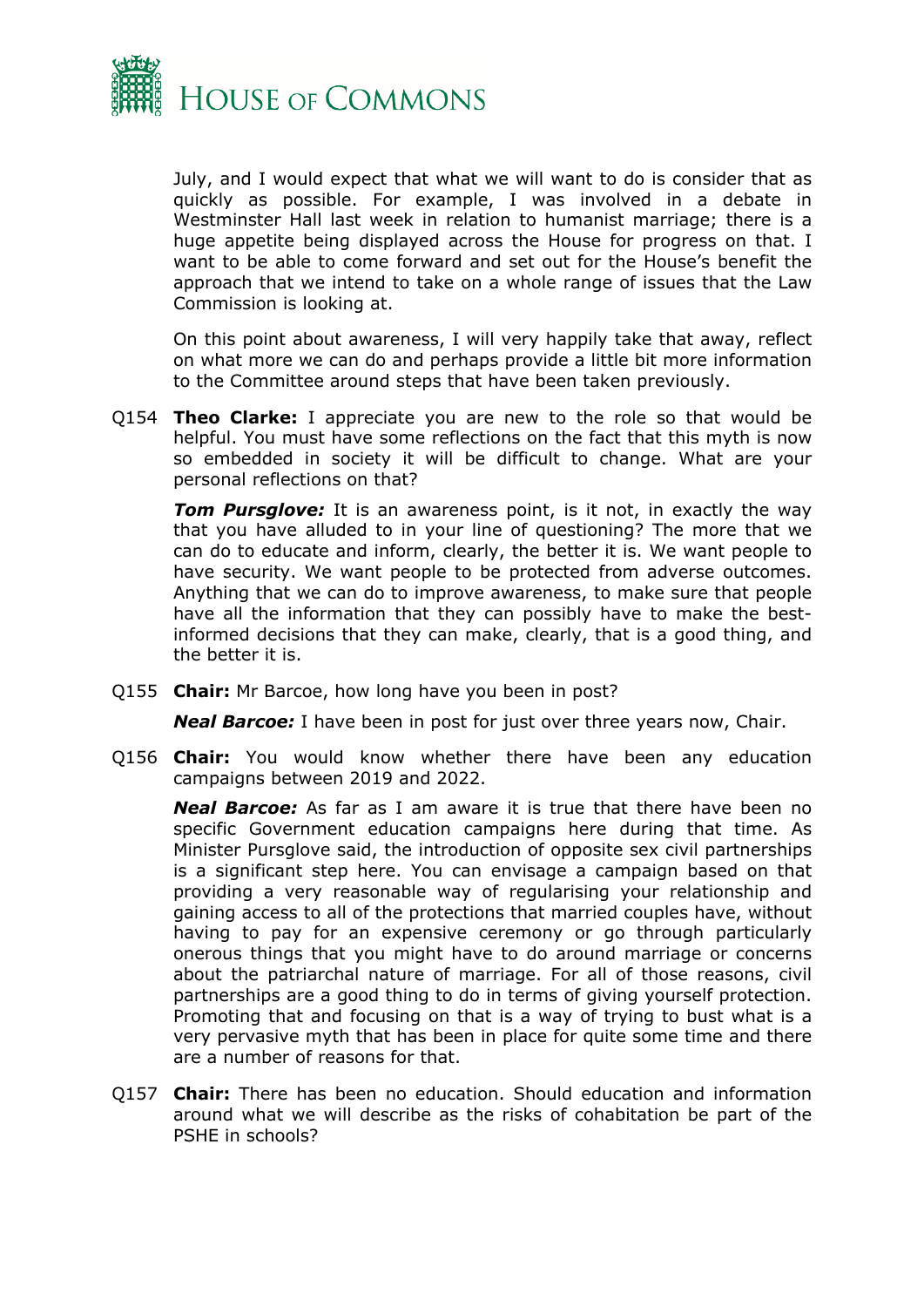

*Tom Pursglove:* I would not wish to intrude on the ground of Education Ministers, but no doubt, if that is a recommendation that your Committee makes, I am sure that colleagues in the DfE will consider that. I would just make the point that this is an opportune moment. For example, because of our reform agenda around marriage, there is space to look at awareness, and particularly to pick up on awareness around some of the points that my colleague set out in terms of void marriages; we want people to have a greater awareness of that for example. It seems to me that there is a period ahead of us where we could make quite an effort to improve awareness and educate around these issues.

Q158 **Chair:** I am coming back to you because you highlighted the issue about choice. If we agree that people might choose not to have a civil partnership, not to get married, but to simply cohabit, the message I am getting from you is that they should not do that, that they need to have a civil partnership. Is that the Government's solution to this?

*Tom Pursglove:* That is not the position that I am taking. What I have said is that there is clearly a low-cost option that individuals could choose to pursue, if they wished to do so, that would arguably be quite helpful to them in addressing some of these issues that we are debating and discussing today and that are an issue for individuals and couples across the country.

Q159 **Chair:** How many years into a relationship or a cohabitation should somebody have a civil partnership just to get the paperwork sorted?

*Tom Pursglove:* That would be a matter for individuals to decide between themselves. I do not think it would be for Ministers or for Government to be prescriptive about those matters.

Q160 **Chair:** Do you accept that the fastest growing sort of household is one of cohabitation?

**Tom Pursglove:** Yes, I do accept that this is something that we are seeing become more and more common.

Q161 **Chair:** Do you not see that there is a bit of a challenge around this? Twice you have said there is a low-cost option to sort this; it is civil partnership. Mr Barcoe said civil partnership is the way to sort this. Many couples end up cohabiting without a definite start date—it sort of evolves—and the solution of, "Well, enter into a civil partnership," might not come along at a convenient moment in time.

*Tom Pursglove:* Life is imperfect, is it not? People's relationships and people's situations develop. There is no one-size-fits-all approach to that. There is a legitimate question coming from the Committee about what more we can do to increase awareness. That is definitely something that I am willing to take away. The point that we are making is simply that the civil partnership option may be appropriate for some people. There is perhaps more we can do to increase awareness of that. With the Law Commission report coming in July there is a space within which we are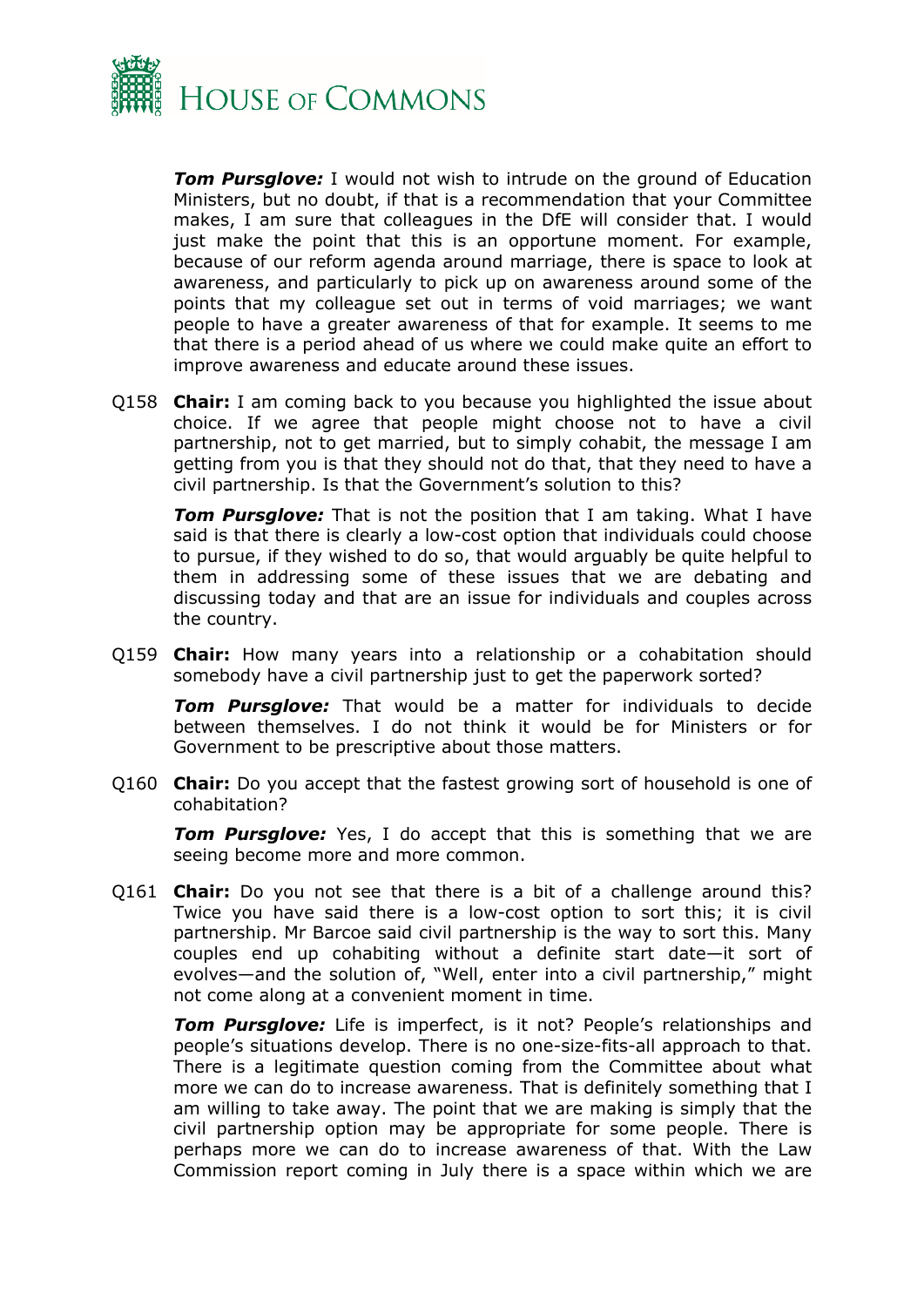

reviewing matters in this general policy area and, as I say, I would be delighted to consider any recommendations that the Committee may seek to make on this, because I think it is an opportune moment to be looking at these matters.

Q162 **Elliot Colburn:** Minister Pursglove, these questions are probably more directed to you, but Minister Freer and Mr Barcoe please do come in if you would like to add anything. We have spoken a lot about waiting for the Law Commission's upcoming report and, indeed, the report that will come forward from this Committee, and it is really reassuring to get that commitment to look at that. Could I ask about timeframes? the 2007 Law Commission proposals are still awaiting Government action. We have had four general elections, four Prime Ministers, and God knows how many people in and out of the MoJ since then. Have you had any discussions with the Law Commission about those 2007 proposals? If so, what was discussed in those meetings?

*Tom Pursglove:* No, I have not had a discussion with the Law Commission about those proposals.

Q163 **Elliot Colburn:** Nice and quick, thank you very much. Is this something that you are committed to looking at again though?

*Tom Pursglove:* I would certainly be very willing to meet with the Law Commission to discuss their earlier proposals and to hear their perspective. I know that they are appearing before the Committee following this session, and I will certainly follow that closely and listen to what they have to say. I am very willing to meet with them to hear their ideas. Of course, quite a lot of time has passed since those 2007 recommendations were made, so there is an argument that perhaps they would not at this point be appropriate or fit for purpose in the way that they were intended 15 years ago. I would be very willing to have a conversation with them and to meet to discuss their previous recommendations and I await their July report on marriage more generally.

Q164 **Elliott Colburn:** It is not necessarily a dead document to the Government? It is still very much one that is under consideration, or could be?

**Tom Pursglove:** It is fair to say that, clearly, quite a lot of time has passed since those recommendations were made in 2007. It is very difficult to comment on that without having conversations with them. I would value their professional input and advice around whether they felt those recommendations were still appropriate and fit for purpose.

#### **Elliott Colburn:** Mr Barcoe?

*Neal Barcoe:* Just quickly on the specifics of the report. What the 2007 Law Commission report does identify is, it talks about having a qualifying period, which I think goes back to the Chair's point about at what point the relationship starts. They did not specify a particular time in that, but I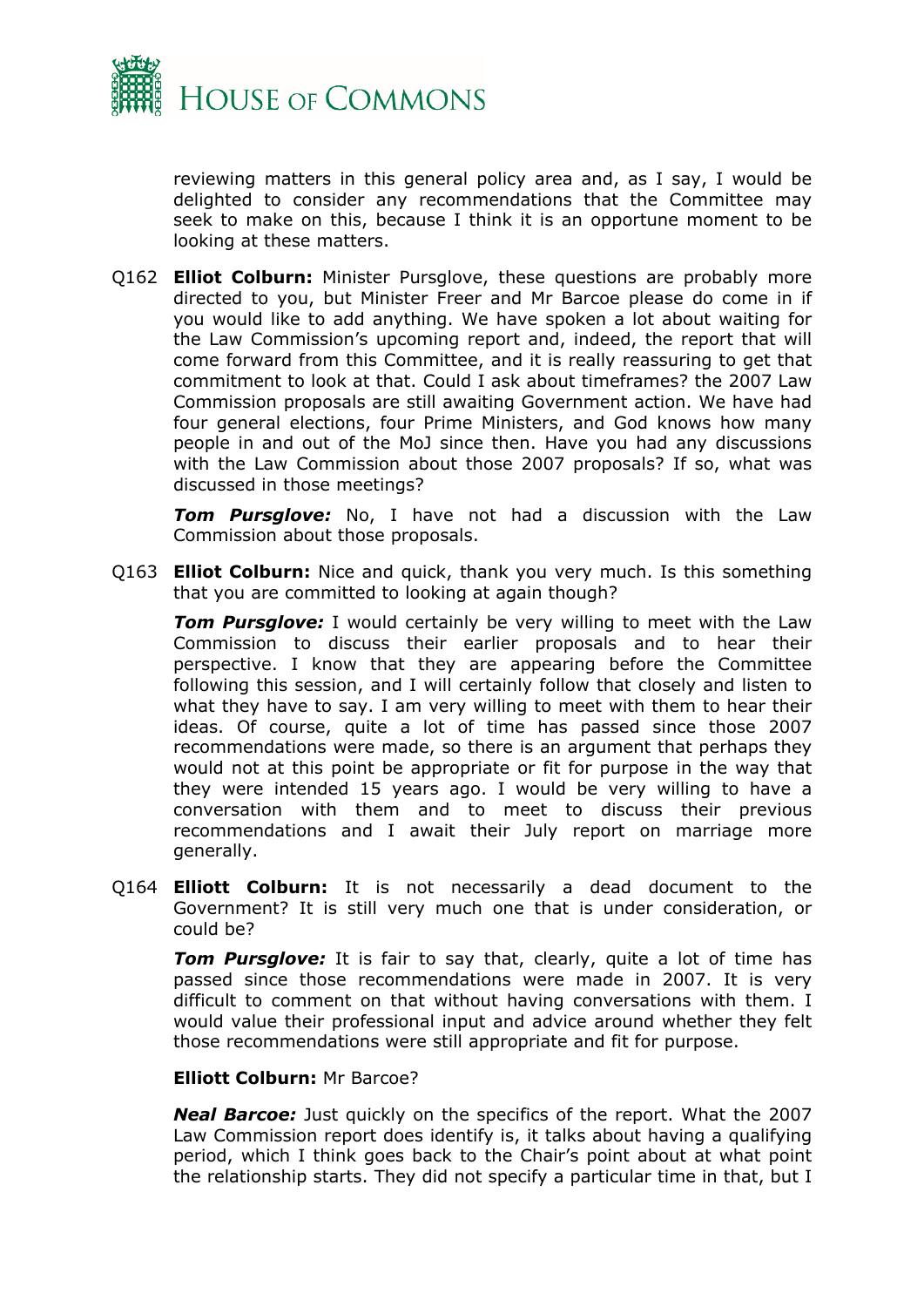

imagine they were looking at somewhere between two and five years; most people seem to focus on that. They talk about that; they talk about having the opportunity for an opt-out in the scheme for those cohabiting partners that choose not to be part of the scheme; that is an important consideration of any rules.

Interestingly, what they also recommended was a scheme very, very similar to what is in place in Scotland, which is a scheme that is less generous than that available to married and cohabiting partners on separation. The applicant would need to be able to show that there was some economic detriment during the time of their relationship. An obvious example would be women who have taken on childcare and their career has suffered for that, and there are ongoing issues there. They talked about the need to do that and offering something less. The Committee will obviously be looking at these issues as well, but anything in the space of cohabitation needs to look at all those issues. I suspect you can ask them when they come in—that the Law Commission will probably say, "Actually our position maybe has changed in that time." I think it is right that the Government looks at those issues in the round. If it is going to do something on cohabitation it will need to cover all those issues, and the position may have moved on from 2007.

Q165 **Elliott Colburn:** That is very helpful, thank you. On your earlier point about Scotland—that has been brought up a couple of times so far—has the MoJ had any discussions with their Scottish counterparts or conducted any sort of research or review into the different application of the law in Scotland and the various merits or otherwise of that in, let us say, the last two or three years?

*Tom Pursglove:* In my time in post I have not. I can clarify that for you.

*Neal Barcoe:* We certainly follow with interest as the Law Commission of Scotland is reviewing the law there and how it is going, and we have taken quite an interest in the evidence gathering there and the representations they have seen. It is very interesting because, as I indicated earlier, Scotland introduced a model that, as I say, does not quite go all the way and offer the same protections that you would under marriage and cohabitation. The feedback they are getting is has this gone far enough? That is the kind of question they are wrestling with now. It is very interesting in this debate so, yes, my team of officials is looking at that evidence and is regularly checking in.

Q166 **Elliot Colburn:** There are two points of the proposals that I want to focus in on in particular, which are the proposals around changing intestacy and family provision rules following the death of a partner to better suit cohabiting couples. Has the Government given any consideration to those particular proposals? The evidence we have received has, I think it is fair to say, focused quite a lot around those particular rules.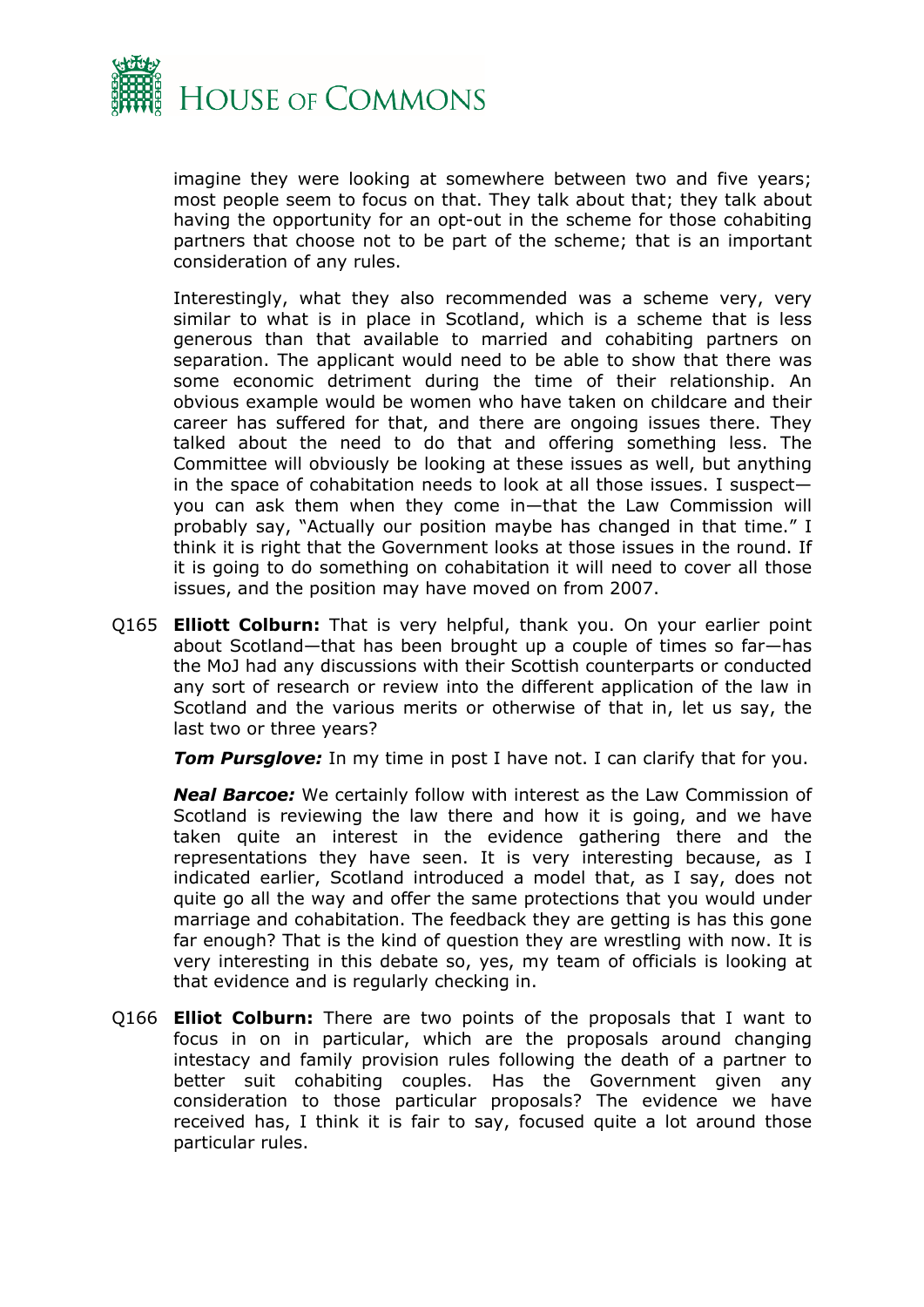

*Tom Pursglove:* It is fair to say that the broad MoJ position in relation to wills is that we encourage people to make a will. There are, obviously, no automatic inheritance rights and the intestacy right is a default regime. It is a safeguard and a process that is followed where someone dies without having those arrangements in place. Our position is that we encourage people to make a will. We think that is a good thing for people to do. We think it is the right thing for people to do. It clearly provides clarity. It clearly provides certainty. It clearly provides a very straightforward set of instructions, in many cases, about what people's intentions and desires are around what happens to their property in the event that they pass away.

Q167 **Elliot Colburn:** There have been some moves to make legislative change in this area. Lord Marks introduced a private Members Bill. Did that Bill receive Government support?

**Tom Pursglove:** That Bill, I believe, predates my time in the role. Could Mr Barcoe shed any light on that?

*Neal Barcoe:* My understanding is that Lord Marks has regularly introduced a cohabitation Bill. I think it got to Second Reading in the Lords at one point quite recently, but I do not know whether it proceeded beyond that point, and I do not know whether the Government supported the Bill or not.

Q168 **Elliott Colburn:** Could we follow that up in writing, if that is okay?

*Neal Barco:* Of course, yes.

**Elliott Colburn:** Thank you very much. Chair, that is all my questions. Thank you.

Q169 **Chair:** We have taken a massive amount of evidence from various organisations and different groups about the impact of bereavement on cohabiting couples. We all acknowledge that the Government recognises both marriage and civil partnership in, for example, bereavement support payments, but has not previously recognised cohabiting couples. You lost two Supreme Court cases around bereavement support payments. What plans are there, if any, to recognise cohabiting couples in the benefits system?

**Tom Pursglove:** My understanding is that the incompatibilities that were highlighted through the Jackson and McLaughlin cases have been addressed by the DWP in the sense that the DWP laid proposals for a draft bereavement benefits remedial order before Parliament on 15 July 2021. It is proposed that the order will apply from 30 August 2018—the date of the first legal judgment—and those entitled to retrospective payments will have 12 months from the date the order comes into force to make a claim. At this stage, owing to the nature of the parliamentary processes, I am not able to say at what stage the order will come into force and when people will be able to make a claim, but I do understand that the DWP will be updating gov.uk at key points during the process.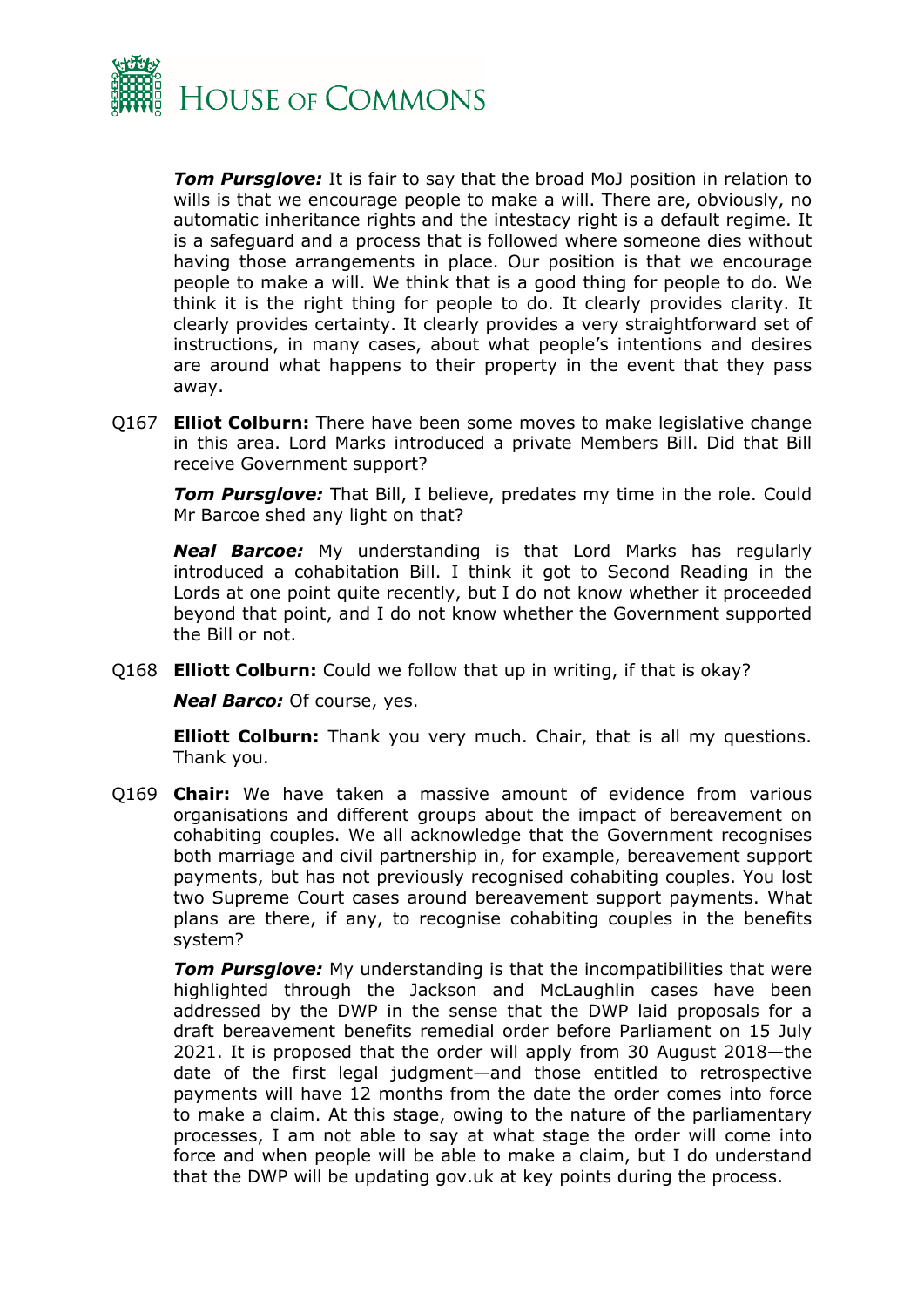

*Neal Barcoe:* The Minister is right. There is one other thing to add in there that the Joint Committee on Human Rights has looked at the draft order that DWP presented to Parliament in November and has reported on that. They have raised a specific issue around a pregnant cohabiting partner and that there might be an imbalance in the law there and have suggested that DWP remedy that. They have made a number of other suggestions on how the remedial order could work. I know that DWP colleagues are working on that at the moment and will seek to submit a revised order as soon as they can.

Q170 **Chair:** Just for complete clarity, this will apply to cohabiting partners with children—only those with children, not those without—where the bereavement has happened since what date? How retrospective is this going to be?

*Neal Barcoe:* It is not my area, but my understanding is that it is 2018. I think it will be from the court hearing.

Q171 **Chair:** From the date of the judgment?

**Tom Pursglove:** My understanding is that the order applies from 30 August 2018.

Q172 **Chair:** It is going through the process. We cannot predict a date when it is going to come into force, but from that point claimants will have 12 months in which to submit an application?

*Tom Pursglove:* If I may, I will ask DWP colleagues if they could provide a full update to the Committee on the progress of this piece of work.

**Chair:** That would be very helpful.

*Tom Pursglove:* I am keen that you have absolute clarity on this.

Q173 **Chair:** We want accurate answers to that. Do you think it gives a direction of travel that the benefits system might, in future, be required to better recognise the rights of cohabiting couples?

**Tom Pursglove:** You are trying to tempt me to make policy on behalf of DWP colleagues, which I could not possibly do.

Q174 **Chair:** I failed on Education and I have moved on to the DWP. I have some more Departments to go, do not worry. You cannot give us an answer on that. It would be very helpful for us to get an indication from Ministers as to whether we think this is the direction of travel or not.

I am going to stick with the DWP—apologies. We know that by far and large, the greatest number of cohabiting relationships are amongst young people. However, it is a more common and growing group of older people who might be interested in pension rights. Does the Equalities Minister have anything they would like to say about the importance of access to survivors' pensions?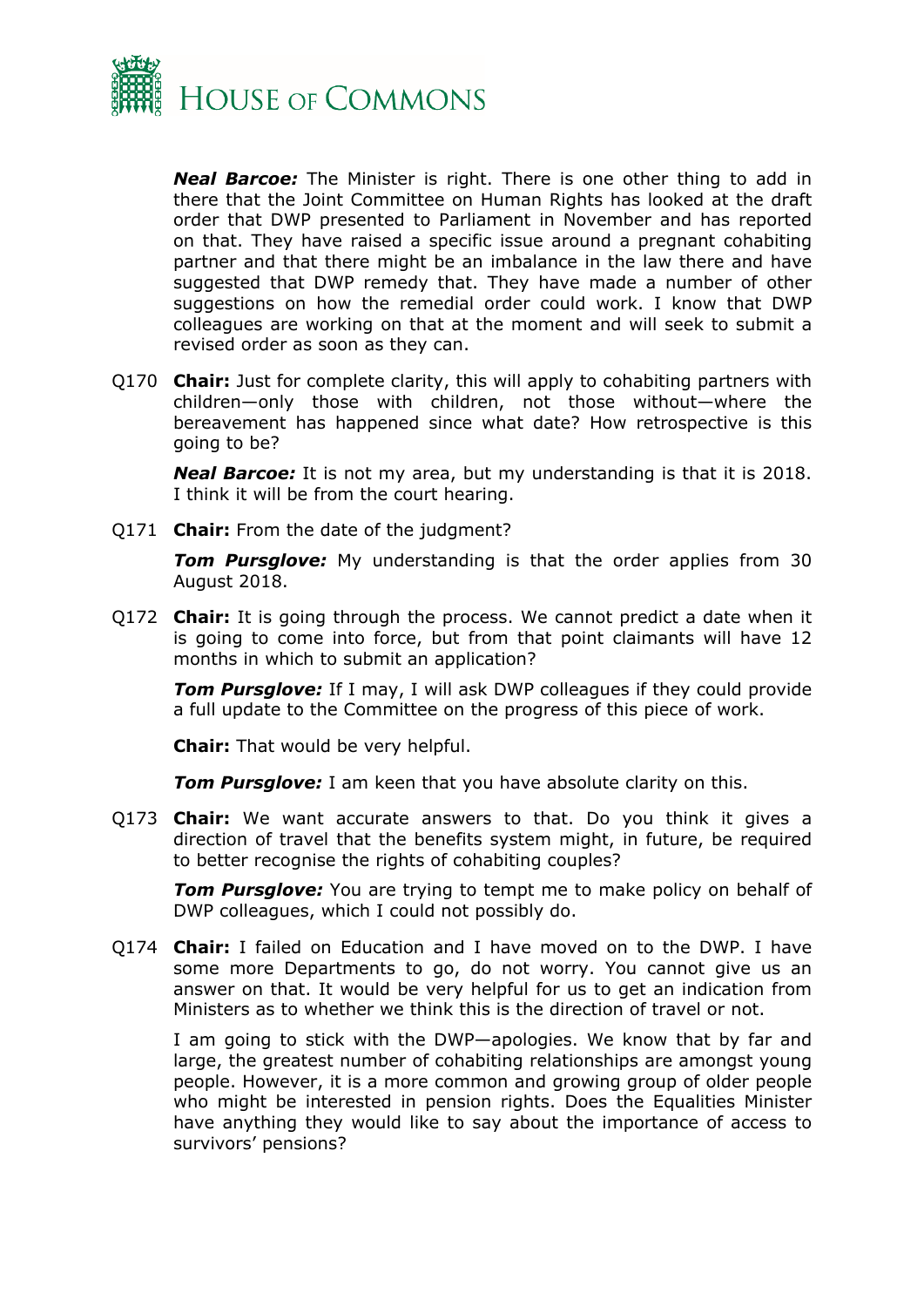

*Mike Freer:* My understanding is that family law does not currently recognise that. Whether that is going to change would be a matter for the DWP.

**Tom Pursglove:** Just to be helpful on the point, because I did not pick up on it in responding to your earlier question around the retrospectivity of the order, in terms of accessing payments, there will be a 12-month period from the date the order comes into force to make a claim.

Q175 **Chair:** That would be anybody who had been bereaved between 30 August 2018 and the date that the order comes in, would then have an additional 12 months to make the claim? It is not 12 months from the bereavement in their cases?

*Tom Pursglove:* Just to be absolutely clear we will get the DWP to clarify this, but my understanding there is that 12-month period. We will get this in writing for you though.

Q176 **Chair:** Minister Freer, on a wider equalities issue, when it comes to cohabitation there are concerns about older cohabitees, but we also know that those in these groups of relationships are most likely to be young the ones who might be least likely to understand the legal ramifications we know there are challenges around religious marriages, and we know from all of the evidence that we have seen that this is an issue that predominantly financially impacts women. There is a raft of protected characteristics there. Do you foresee a situation where the Government Equalities Office will be looking at this in more detail going forward, recognising that it is perhaps women from different ethnic backgrounds who might most be affected by this?

*Mike Freer:* Without committing my ministerial colleague who has specific responsibility for women, I do think that the international comparisons on how other countries have dealt with these issues is something that the equalities team should look at. Whether that means that it can be dealt with quickly because of the other workstreams that we are currently working on, I do not know. I do think that it is a valid challenge to the Equality Hub to look at the international comparisons and see how they have handled this to see whether we have got learning that we can then feed into our colleagues in Justice and DWP. It is a very fair point that there is learning to be had to see whether we can actually, if you like, pick the best of what they have done and see if we can amend our own laws to improve the situation, particularly for disadvantaged women.

Q177 **Chair:** Does the Equality Hub have capacity to do that or are numbers reducing?

*Mike Freer:* I cannot say they have got capacity now, because I am keeping them very busy on quite a broad range of domestic issues. In terms of the headcount, it has not come across my desk that the headcount has been reduced, certainly not while I have been in post. I do not have the data as to whether it is up or down on previous years, but I